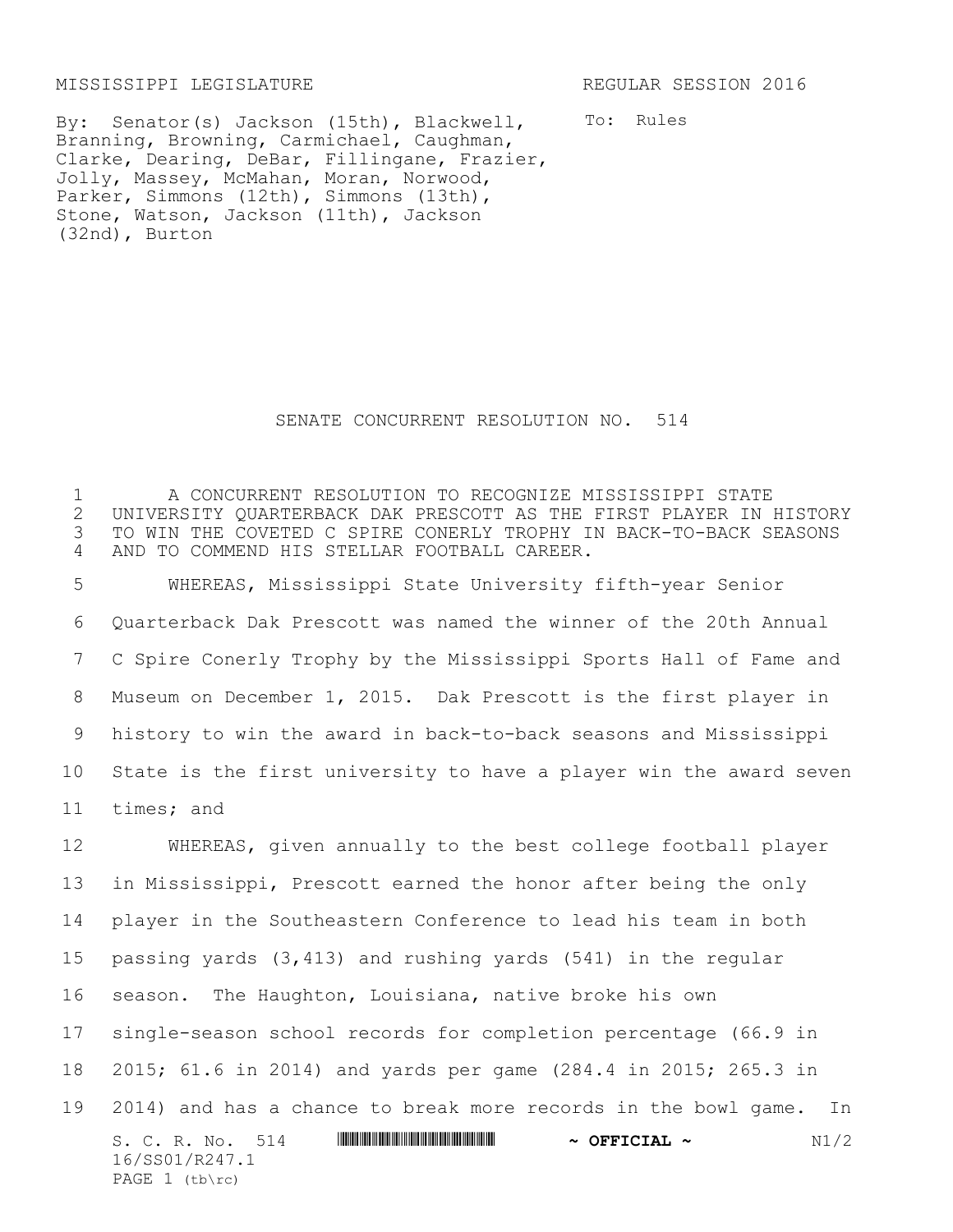conference games, Prescott led the SEC in completions (226), completion percentage (67.1), passing yards (2,528), touchdown-to-interception ratio (17:4), passing yards per game (316.2) and total offense (363.2). In games vs. ranked teams, Prescott led the SEC in completions (87), completion percentage (63.5), passing yards (889) and yards per game (296.3); and

 WHEREAS, "I am humbled to be named the winner of this year's Conerly Trophy," Prescott said. "This trophy represents the hard work and dedication of my teammates, coaches and people around me. I am grateful for them"; and

 WHEREAS, with current Oakland Raiders' star offensive lineman Gabe Jackson capturing the award in 2013, Dak's presentation was the first time in history one school has won the trophy in three straight years. Prescott is the second player ever to win the honor twice (Eli Manning, 2001 and 2003); and

 WHEREAS, Dak is the fourth player in Football Bowl Subdivision (FBS) history and the second in the SEC (Tebow) to throw for 60 touchdowns and rush for 40 touchdowns in a career. He currently ranks fourth in SEC history with 110 touchdowns responsible for and is third all-time with 11,470 yards of total offense. Prescott is also the 10th player in FBS history (second in SEC) to total 8,500 career passing yards and 2,000 career rushing yards and the third quarterback in the last two decades to rush for 10 touchdowns in three straight years (Tebow, Colin Kapernick). Prescott was a finalist for the 2014 award after

 $S. C. R. No. 514$  **WITH FIREAL TERM** ~ OFFICIAL ~ 16/SS01/R247.1 PAGE 2 (tb\rc)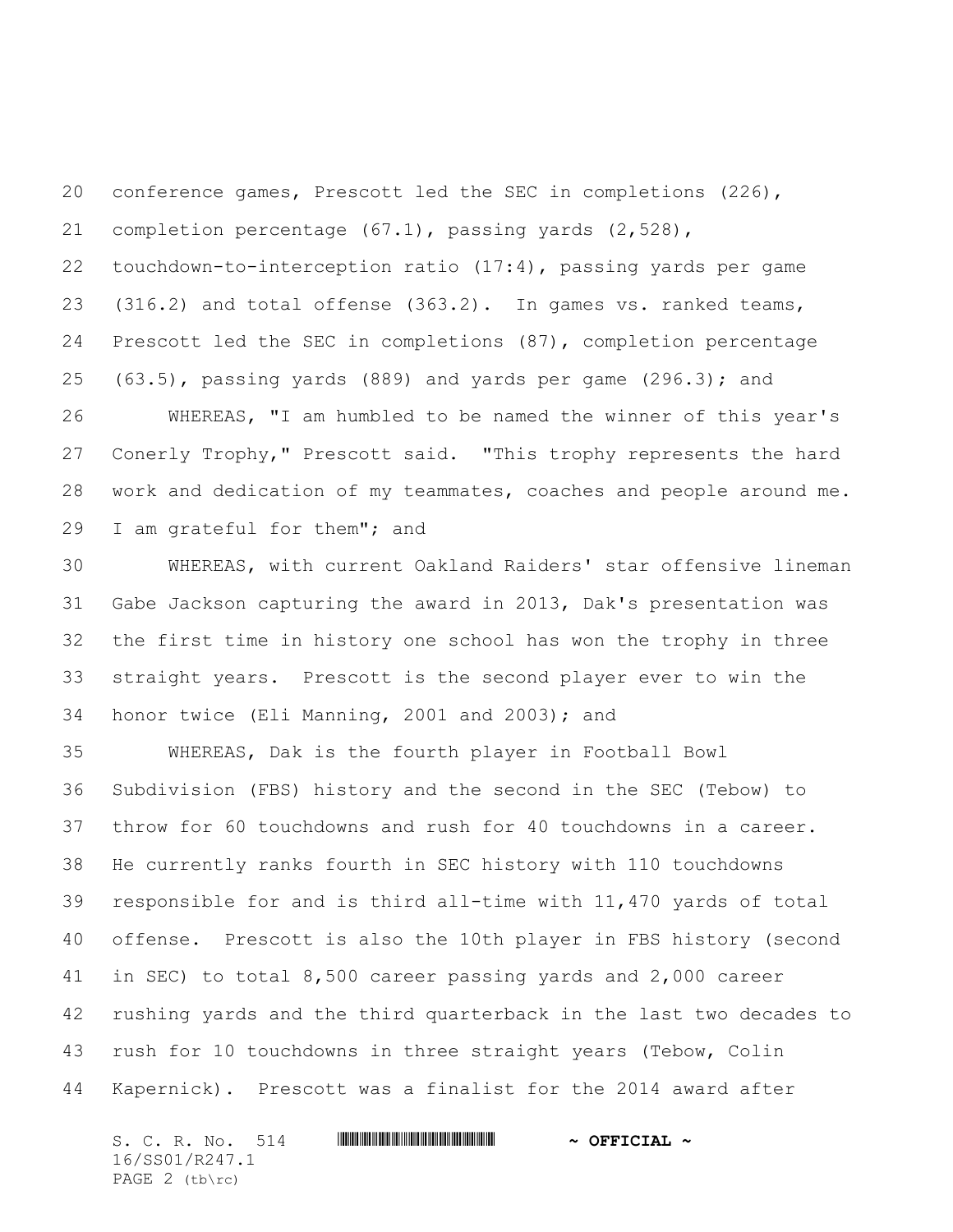becoming one of two FBS players in the last seven years to average 265 yards passing and 75 rushing per game in a season (Johnny Maziel, 2012). Prescott joined Heisman Trophy winners Tim Tebow (2007 and 2008), Cam Newton (2010) and Manziel (2012) as the only signal callers in the SEC since 2000 to throw for 25 touchdowns and rush for 10 scores in a single season; and

 WHEREAS, the redshirt senior gave the Mississippi State faithful one outstanding last hurrah when he passed for 380 yards and four touchdowns and rushed for 47 yards to lead the Bulldogs to a 51-28 victory against North Carolina State in the Belk Bowl at Bank of America Stadium in Charlotte, North Carolina, on December 30, 2015. It was the third consecutive bowl that Prescott produced outstanding statistical numbers. He finished his career with 1,308 total yards in bowl games. Prescott wasn't phased by the light rain that fell as the game began and started well against the Wolfpack. "I don't think there are words to really describe what he's done for this program," MSU Coach Dan Mullen said. "I think he has taken the university and the football program and changed the way people think about us"; and WHEREAS, on December 8, 2015, Dak Prescott earned All-SEC honors as noted by the leagues coaches. He successfully defended his first team SEC Crown from 2014 by leading Mississippi State University in passing and rushing. Dak Prescott was also named a finalist for the 2015 Manning Award by the Allstate Sugar Bowl. The award, given to the best quarterback in college football, is

S. C. R. No. 514 **WILLIAM CONTRACT & OFFICIAL ~** 16/SS01/R247.1 PAGE 3 (tb\rc)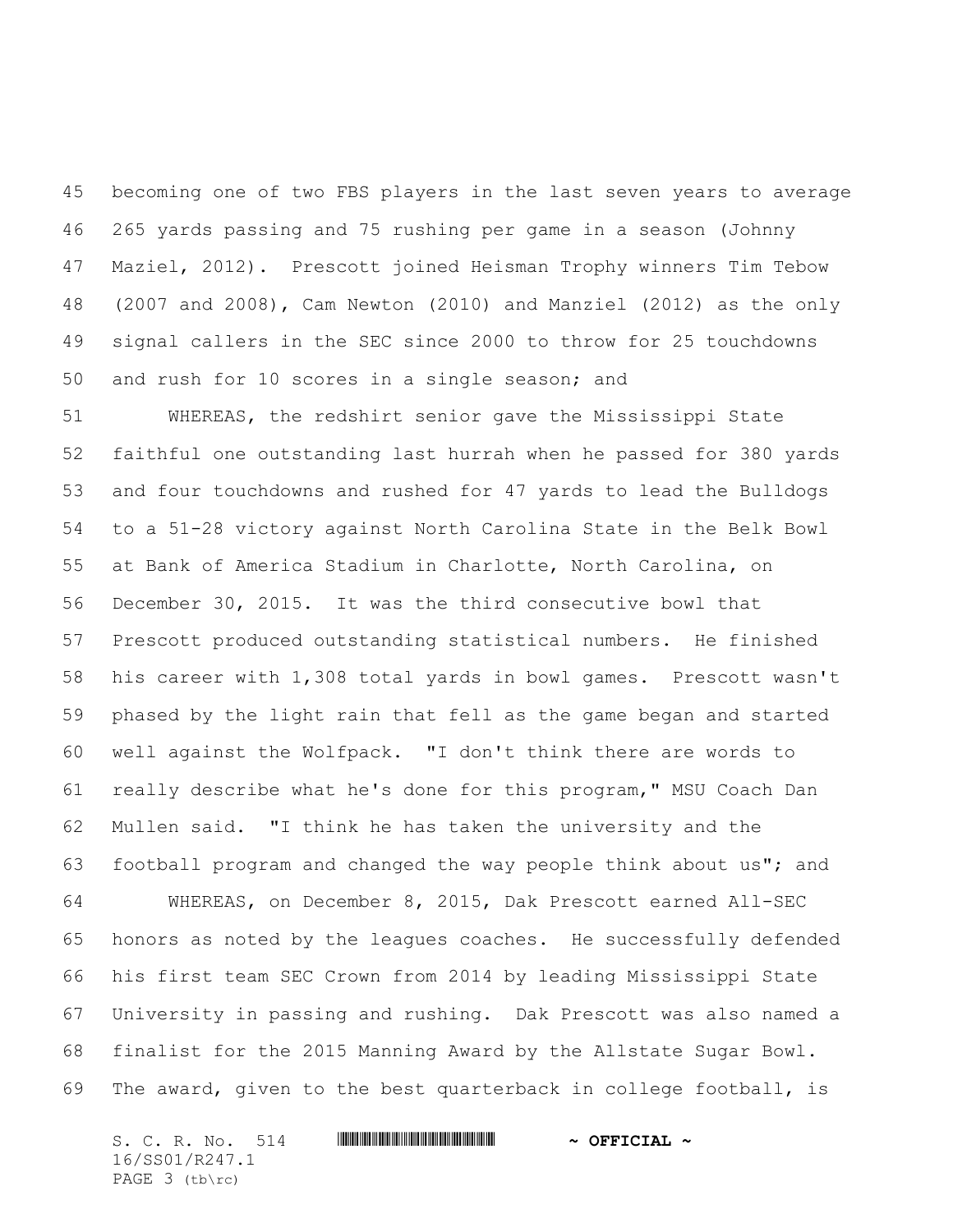the only national quarterback award which includes candidates' bowl performances in its balloting. The Manning Award was created by the Allstate Sugar Bowl in honor of the college football accomplishments of Archie, Peyton and Eli Manning. In its first 11 years, the Manning Award has recognized the top names in college football. It has honored quarterbacks from 10 different schools and from four different conferences. Dak Prescott will play in the 2016 Senior Bowl in Mobile, Alabama, giving him an extended audition in front of NFL scouts and team executives; and

 WHEREAS, for an unheralded prospect out of Louisiana, Prescott added one more reason why he is one of the best to ever play in Mississippi. "It's become home," Prescott said. "People 82 and the hospitality make it home"; and it is with great pride that we commend the stellar football career of an outstanding football player who has added another line to his Mississippi State legacy and has brought honor to his university, his community and to the State of Mississippi:

87 NOW, THEREFORE, BE IT RESOLVED BY THE SENATE OF THE STATE OF MISSISSIPPI, THE HOUSE OF REPRESENTATIVES CONCURRING THEREIN, That we do hereby recognize Mississippi State University Quarterback Dak Prescott as the first player in history to win the coveted C Spire Conerly Trophy in back-to-back seasons, and commend his stellar football career, and extend our best wishes to Dak and his family on this auspicious honor.

| S. C. R. No. 514 |  | $\sim$ OFFICIAL $\sim$ |
|------------------|--|------------------------|
| 16/SS01/R247.1   |  |                        |
| PAGE $4$ (tb\rc) |  |                        |